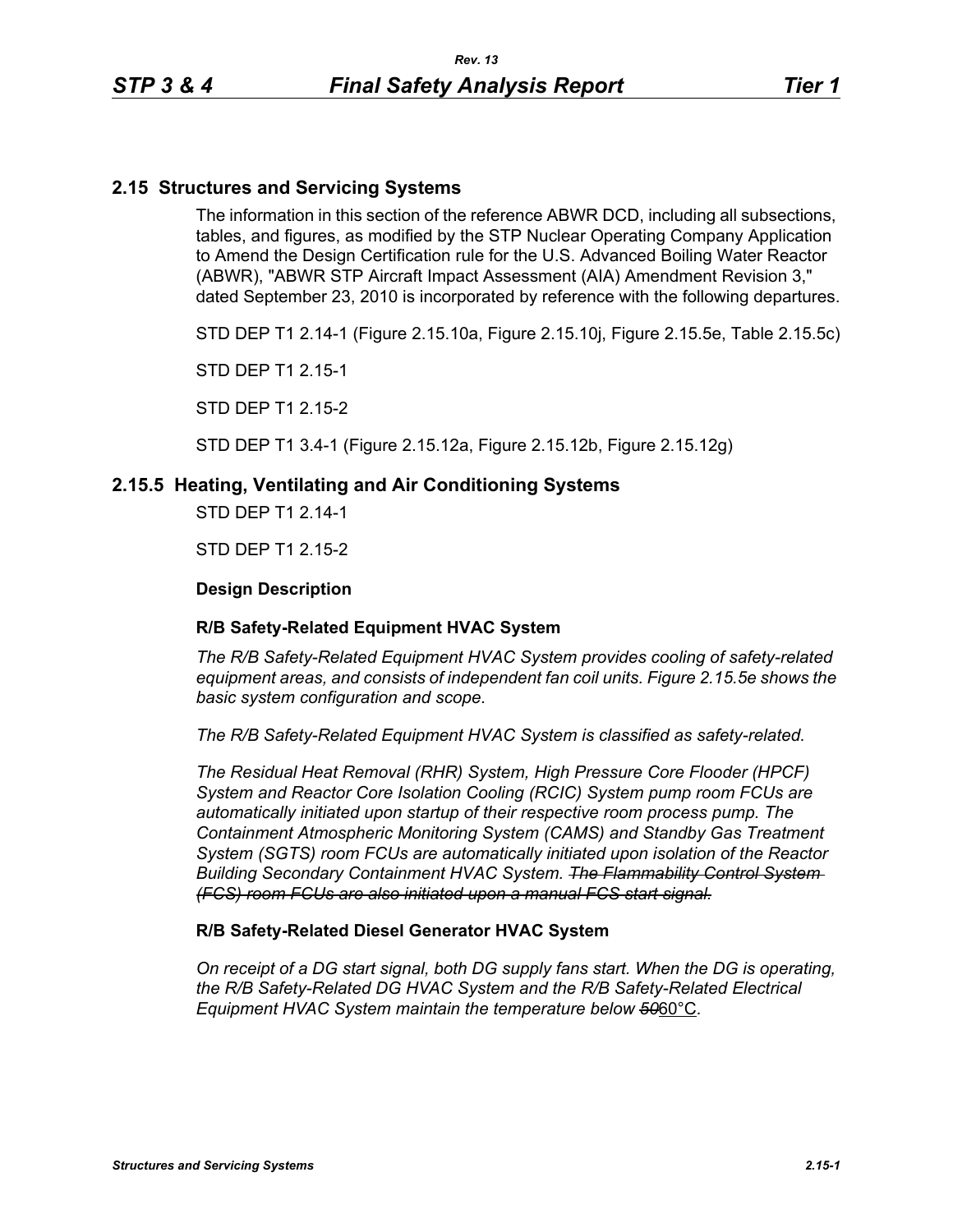# **2.15.11 Turbine Building**

STD DEP T1 2.4-2

*The Turbine Building (T/B) includes the electrical building and houses the main turbine generator and other power conversion cycle equipment and auxiliaries. The T/B is located adjacent to the safety-related Seismic Category 1 Control Building. With the exception of instrumentation associated with monitoring of condenser pressure, turbine first stage pressure, turbine control valve oil pressure and stop valve position,*  and electrical switchgear and trip breakers for the condensate pumps, *there is no safety-related equipment in the T/B. The electrical building houses various plant support systems and equipment such as nondivisional switchgear and chillers.*

### **2.15.12 Control Building**

STD DEP T1 3.4-1

## **2.15.13 Radwaste Building**

STD DEP T1 2.15-1

*The external walls of the RW/B below grade and the basemat are classified as Seismic Category I. The exterior walls above grade, the floor slabs, the interior columns, and the roof are classified as non seismic.*

*The external walls of the RW/B below grade and the basemat are designed and constructed to accommodate the dynamic and static loading conditions associated with the various loads and load combinations* as described in Regulatory Guide 1.143.*which form the structural design basis.The loads are those associated with:*

- *(1) Natural phenomena—wind, floods, tornados, earthquakes, rain and snow.*
- *(2) Internal event—floods.*
- *(3) Normal plant operations—live loads, dead loads and temperature effects.*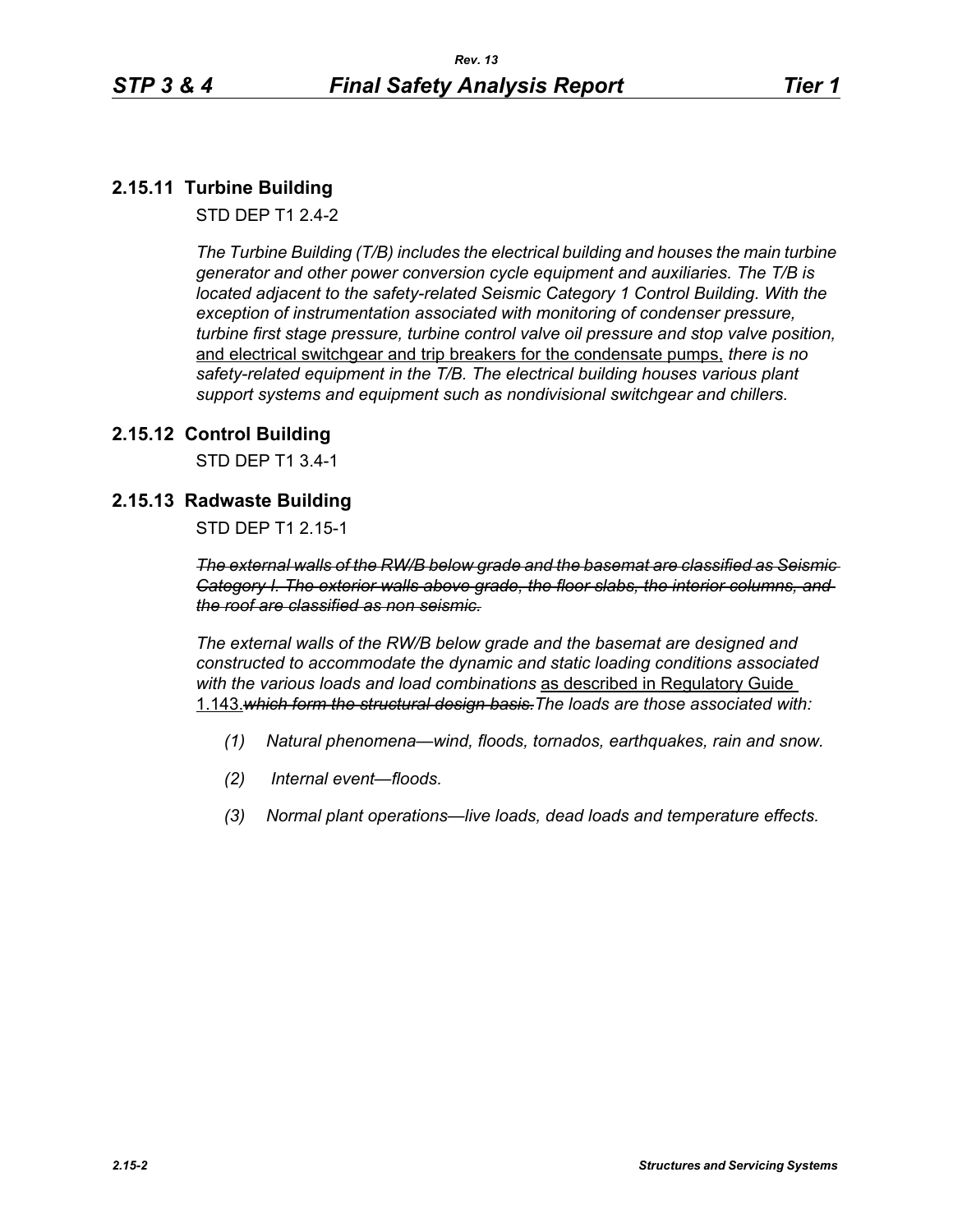| Inspections, Tests, Analyses and Acceptance Criteria                            |                                                                                                             |                                                                                        |
|---------------------------------------------------------------------------------|-------------------------------------------------------------------------------------------------------------|----------------------------------------------------------------------------------------|
| <b>Design Commitment</b>                                                        | <b>Inspections, Tests, Analyses</b>                                                                         | <b>Acceptance Criteria</b>                                                             |
| 4. The FCS room FCUs are initiated upon a-<br>manual FCS start signal-Not used. | 4. Tests will be conducted on each as built FCS room-<br>FCU using a simulated intitiation signal-Not used. | 4. The FCS room FCU starts upon receipt of a-<br>signal indicating FCS start-Not used. |
|                                                                                 |                                                                                                             |                                                                                        |
|                                                                                 |                                                                                                             |                                                                                        |
|                                                                                 |                                                                                                             |                                                                                        |
|                                                                                 |                                                                                                             |                                                                                        |
|                                                                                 |                                                                                                             |                                                                                        |
|                                                                                 |                                                                                                             |                                                                                        |
|                                                                                 |                                                                                                             |                                                                                        |
|                                                                                 |                                                                                                             |                                                                                        |
|                                                                                 |                                                                                                             |                                                                                        |
|                                                                                 |                                                                                                             |                                                                                        |
|                                                                                 |                                                                                                             |                                                                                        |
|                                                                                 |                                                                                                             |                                                                                        |

2.15-3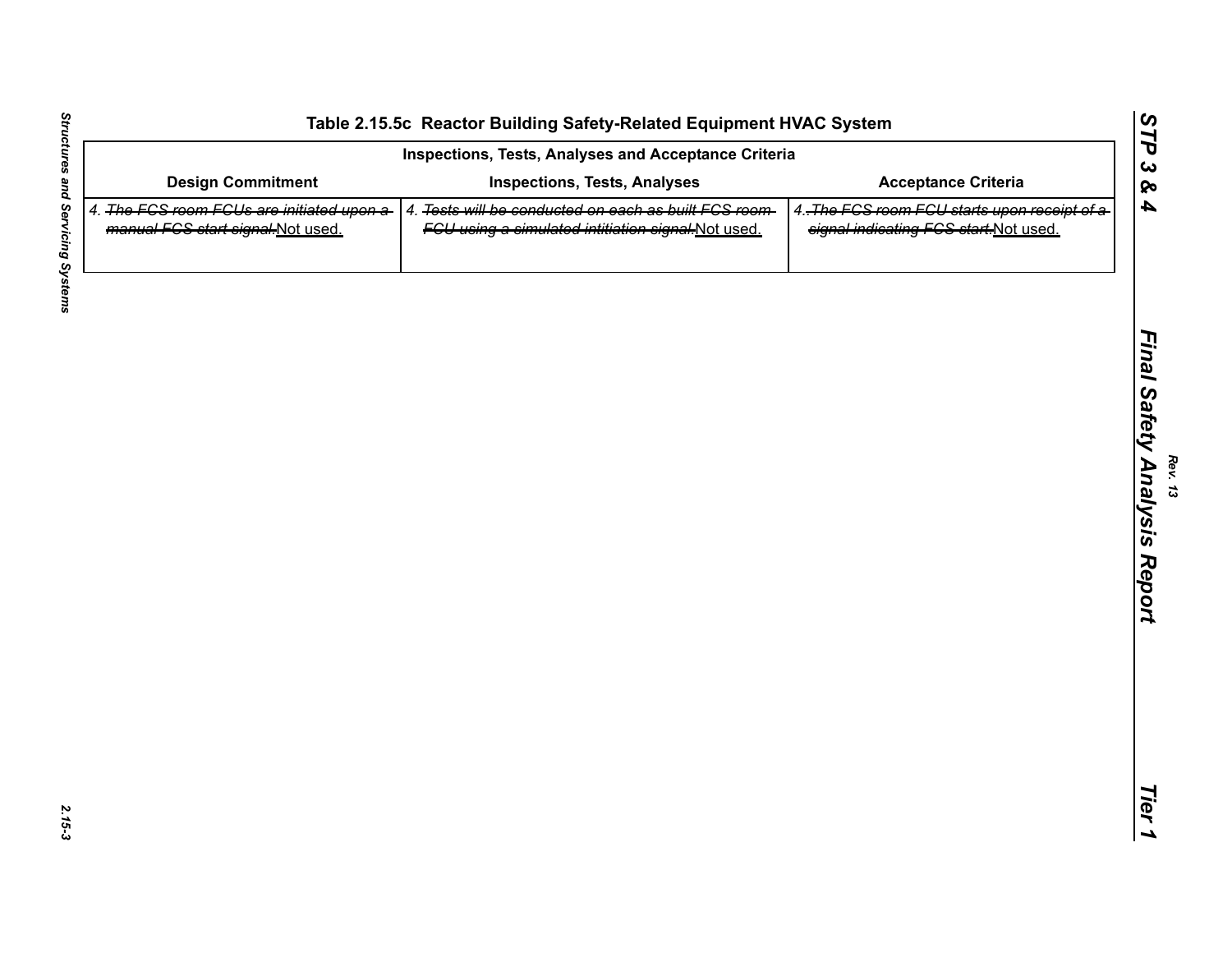

NOTES:

- 1. FCU COOLING WATER IS SUPPLIED BY THE RCW SYSTEM.
- 2. NORMAL VENTILATION AND SMOKE REMOVAL IS PROVIDED BY THE R / B SECONDARY CONTAINMENT HVAC SYSTEM.
- 3. ELECTRICAL POWER LOADS FROM DIVISIONS A,B, AND C ARE POWERED FROM CLASS 1E DIVISIONS I, II, AND II, RESPECTIVELY.

**Figure 2.15.5e Reactor Building Saftey-Related Equipment HVAC System**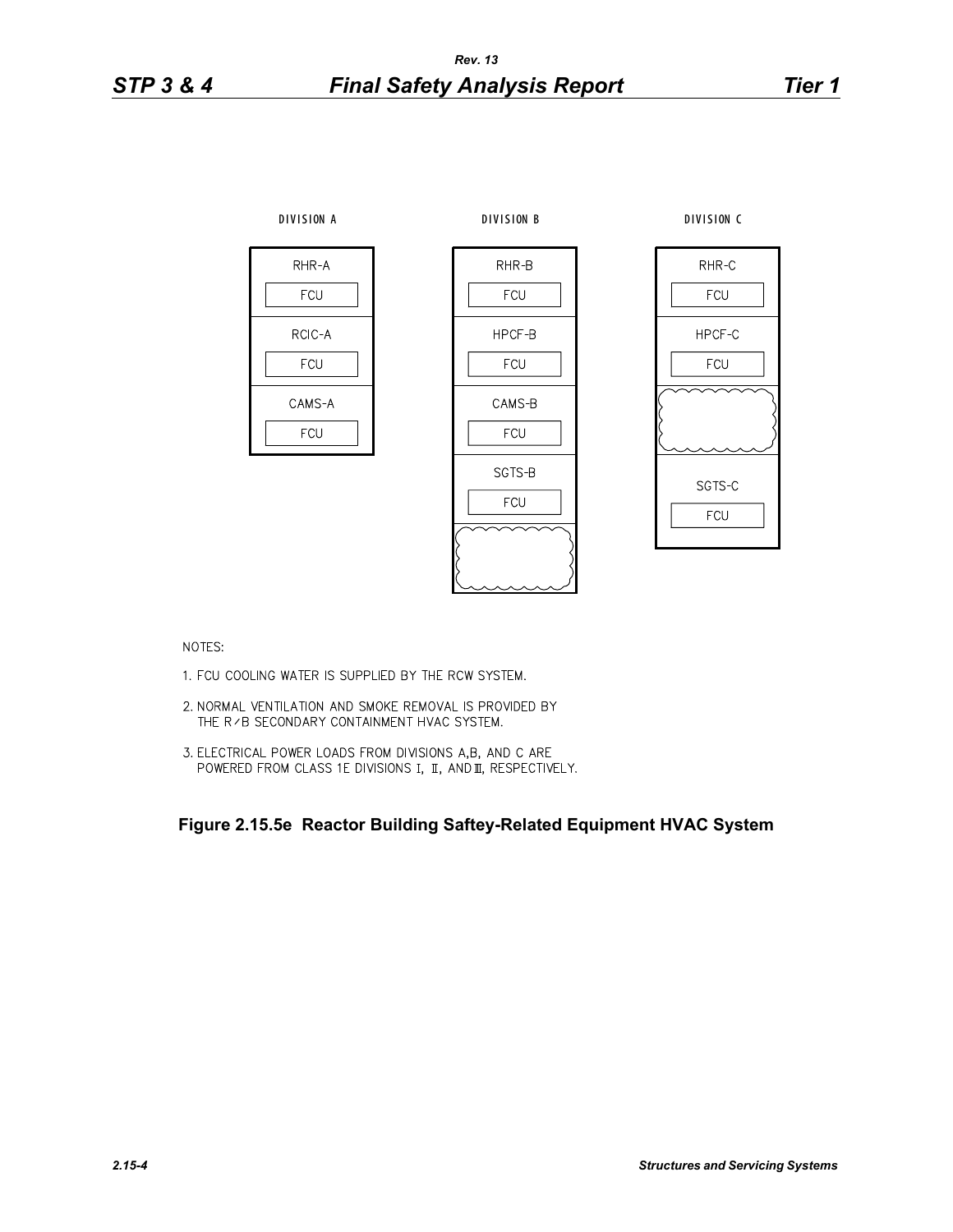

**Figure 2.15.10a Reactor Building Arrangement - Section A-A**

TMSL-8200mm

 $B3F$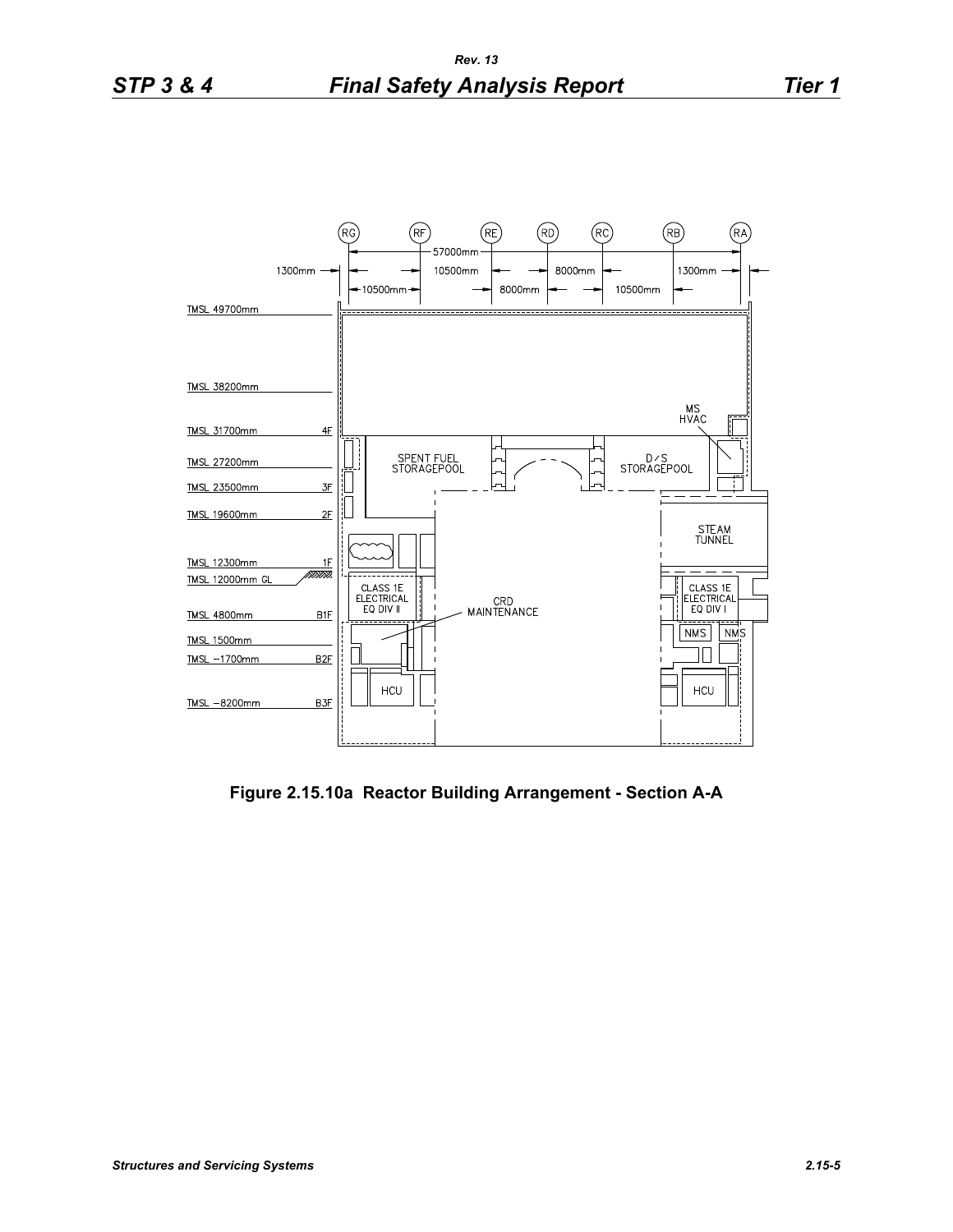*Proprietary Information*

*Rev. 13*

*STP 3 & 4 Final Safety Analysis Report Tier 1*

[s1]



**Figure 2.15.10j Reactor Building Arrangement, Floor 1F - Elevation 12300 mm**

[e1]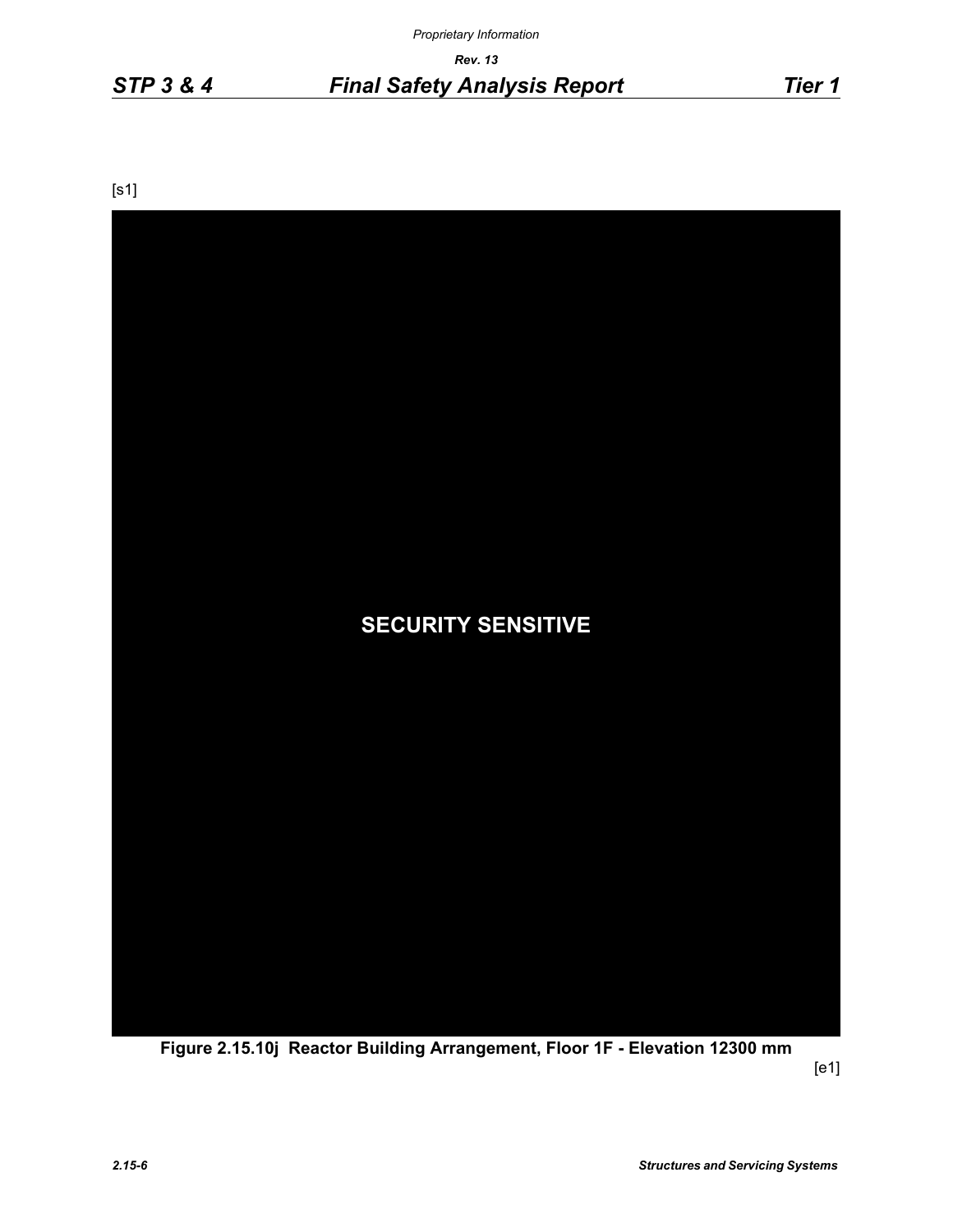

 $2.15 - 7$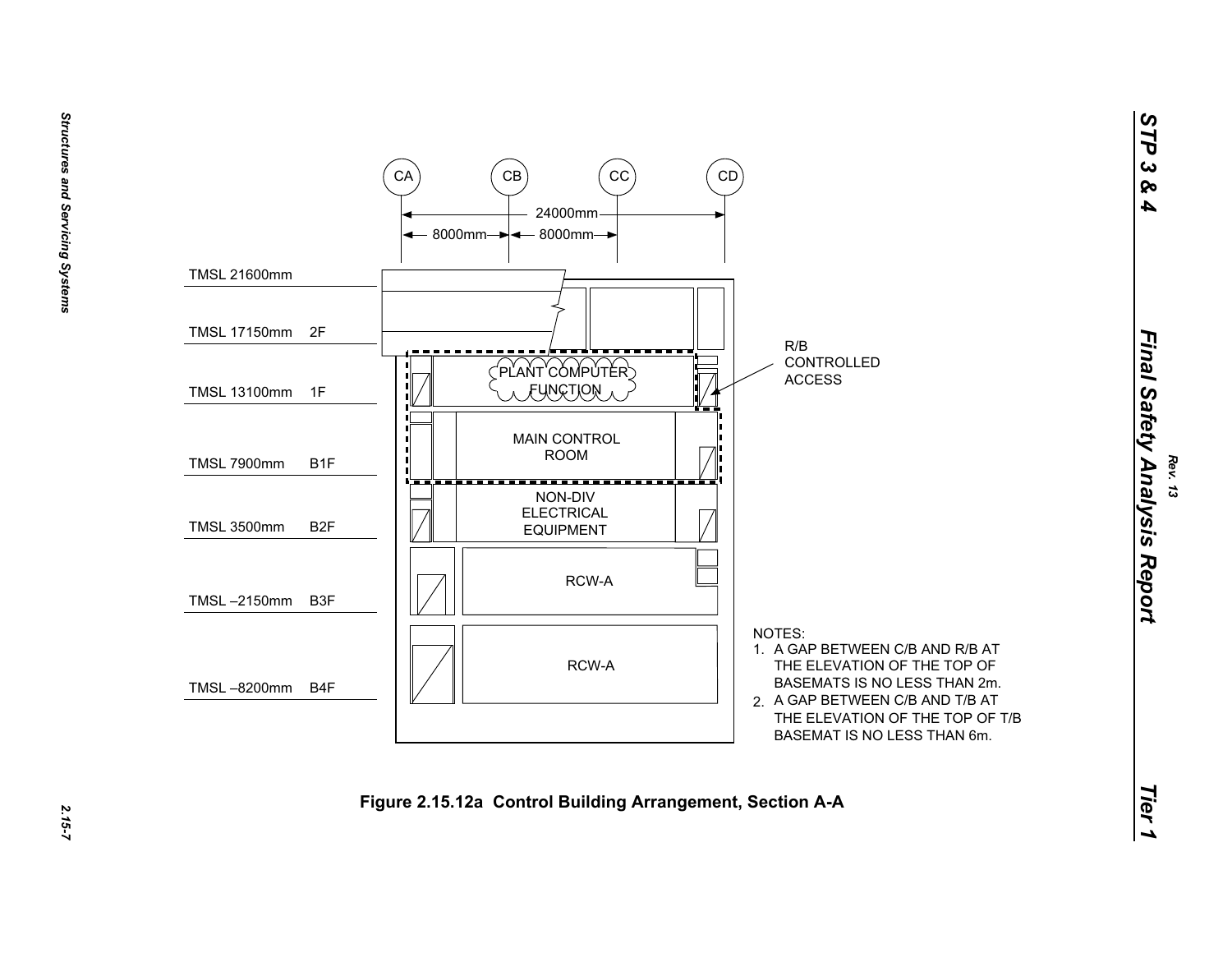